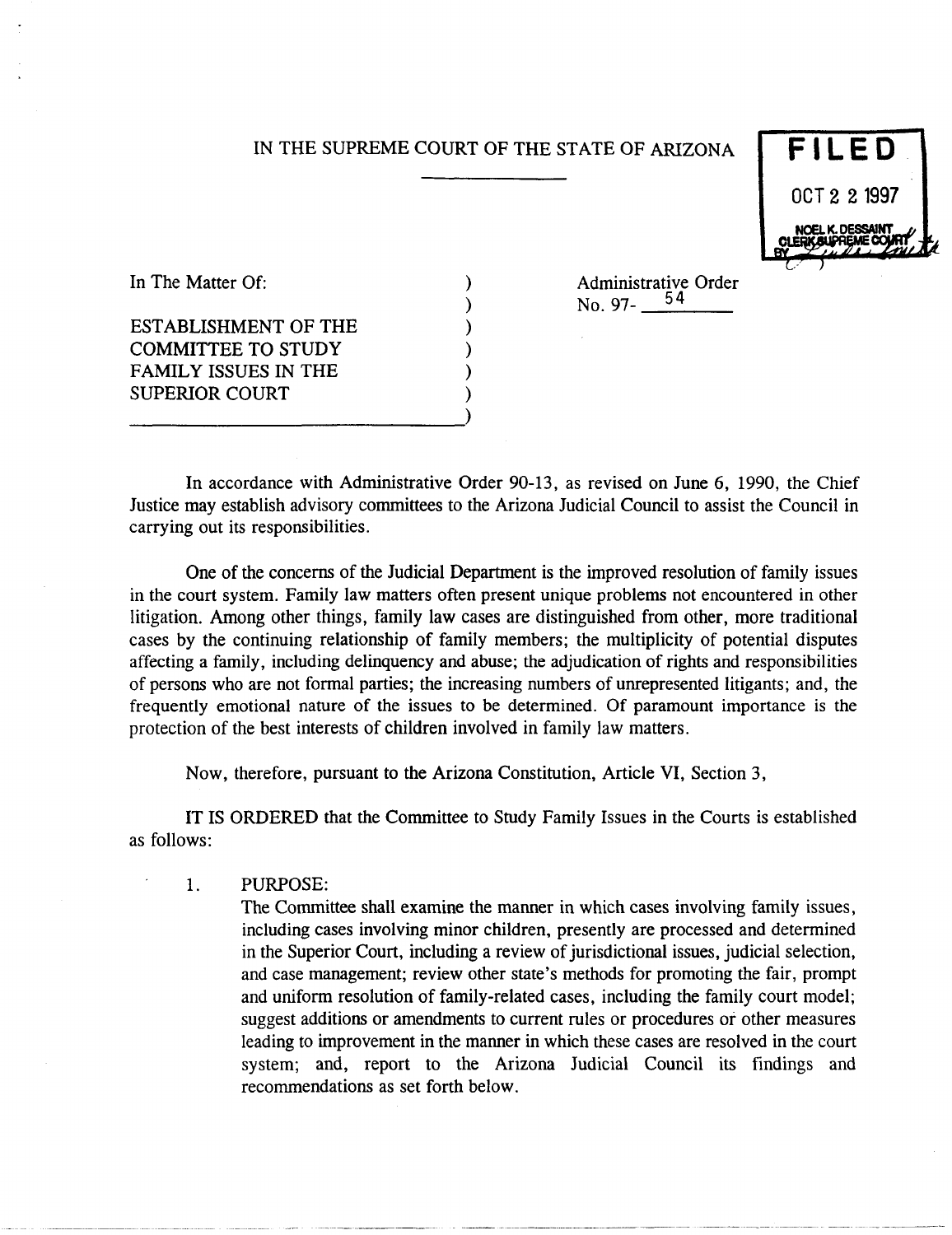#### 2. MEMBERSHIP:

The membership of the Committee is attached as an Appendix. The Chief Justice or the Chair of the Committee may appoint additional members as may be necessary.

# 3. MEETINGS:

Meetings shall be scheduled at the discretion of the Committee chair. All meetings shall comply with the Open Meeting Policy of the Arizona Judicial Department.

### 4. REPORTS:

The Committee shall submit an interim report of its findings and recommendations to the Arizona Judicial Council in June 1998, and a final report in October 1998. Other periodic reports of the deliberations of the Committee also may be made at regular meetings of the Council as deemed appropriate by the Committee.

## 5. STAFF:

The Administrative Office of the Courts shall provide staff for the Committee and, as feasible, may conduct or coordinate research as requested by the Committee.

Dated this  $\frac{22n d_{\text{day of}}}{\text{1997}}$ ,

THOMAS A. ZLAKET<br>Chief Justice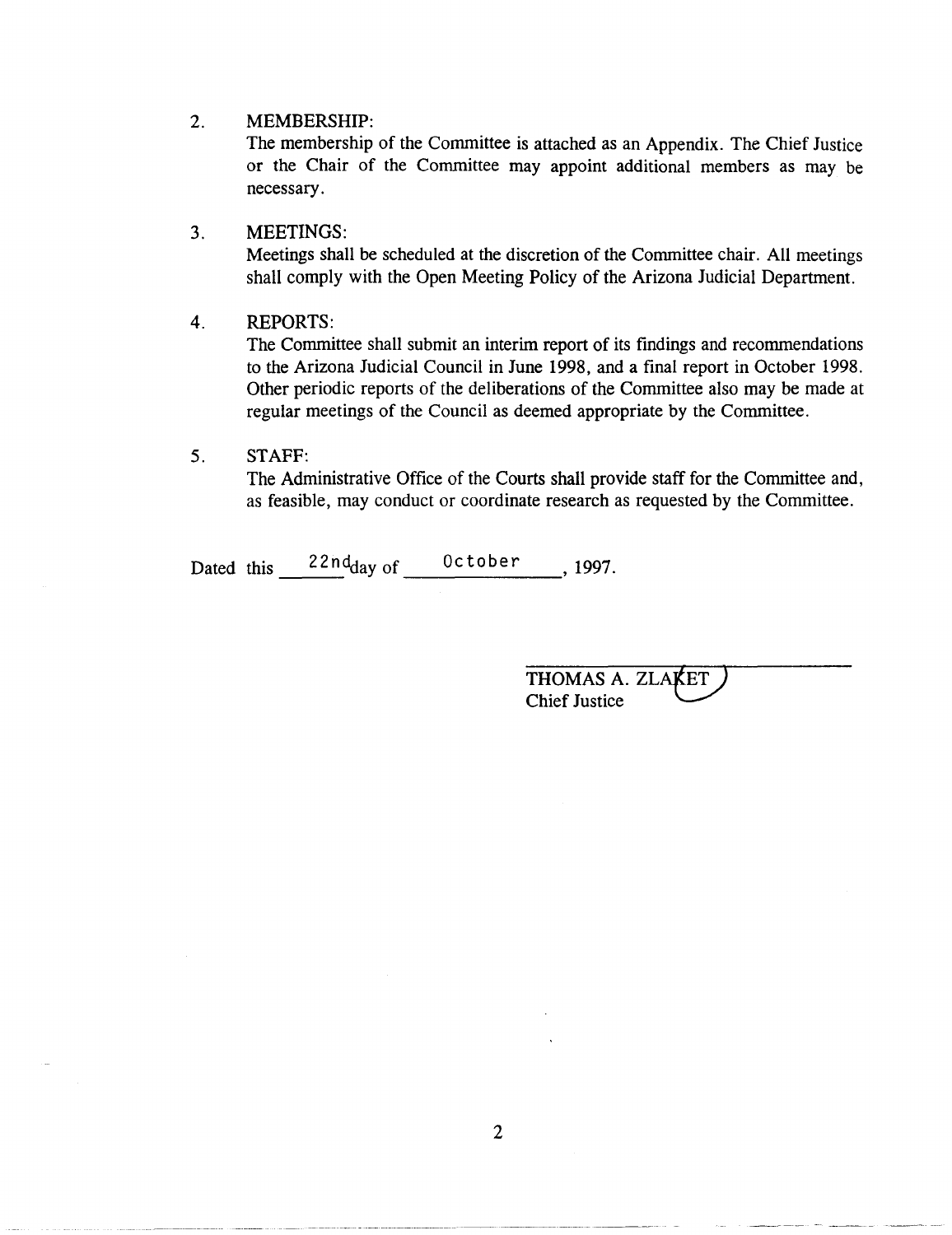### **APPENDIX**

# COMMITTEE ON FAMILY COURT

#### **Members**

Co-Chairs Hon. Barry Schneider, Presiding Domestic Relations Judge Superior Court in Maricopa County

Hon. William J. O'Neil, Presiding Juvenile Court Judge Superior Court in Pinal County

Bench Representatives Hon. Fred Newton Superior Court in Coconino County

Hon. Maurice Portley, Associate Presiding Juvenile Judge Superior Court in Maricopa County

Hon. John M. Quigley Superior Court in Pima County

Hon. Kathy McCoy Kingman City Court

Other Court Representatives Fred Mitchell, Ph.D., Director Family Center of the Conciliation Court Superior Court in Pima County

Don Shaw, Director of Juvenile Court Services Superior Court in Pima County

Noreen Sharp, DR/SSC Administrator Superior Court in Maricopa County

Hon. Judith E. Allen Clerk of the Superior Court Maricopa County

Brenda L. Parson, Chief Deputy Clerk of the Superior Court Yavapai County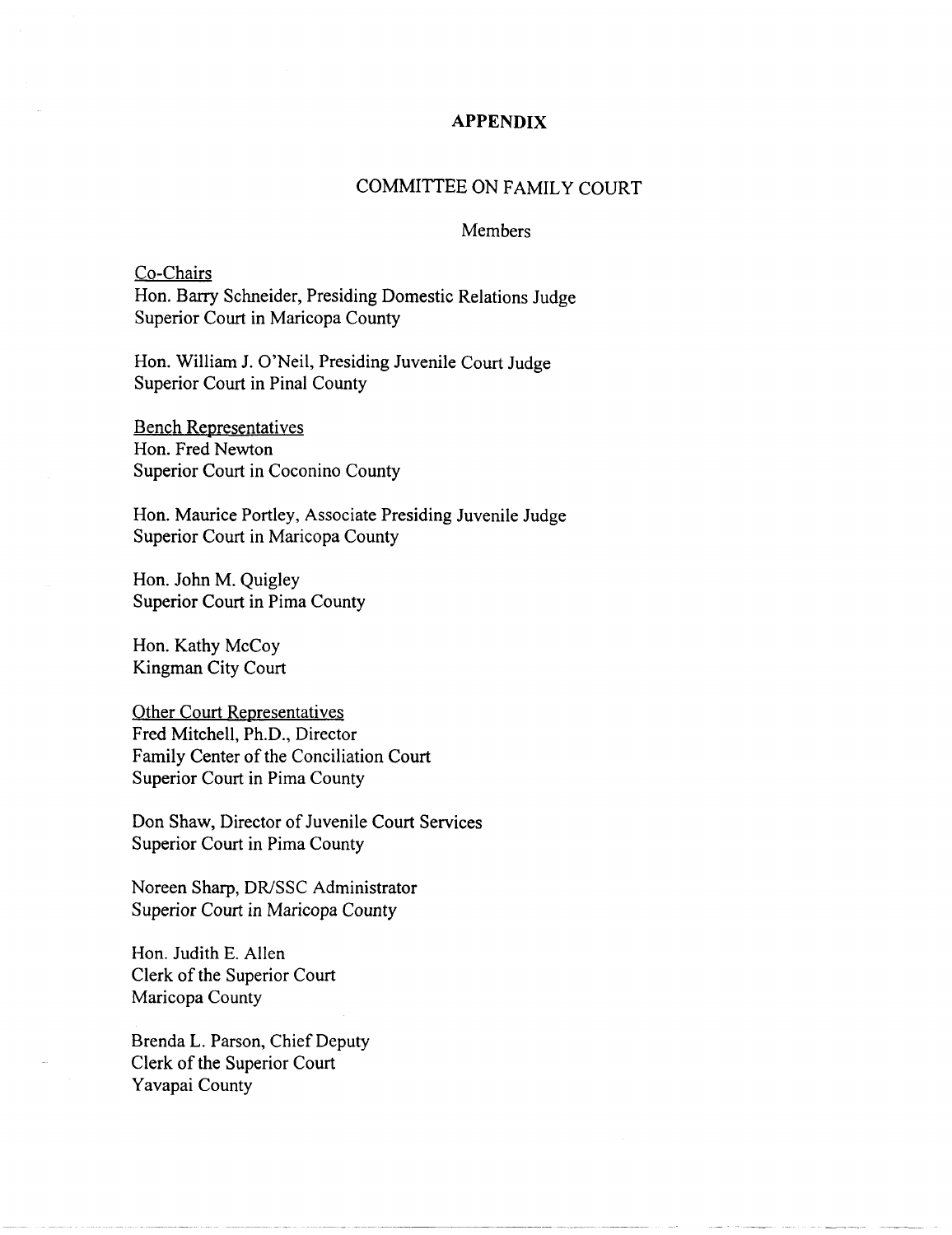Probate Hon. Margaret M. Houghton, Presiding Probate Judge Superior Court in Pima County

Administrative Office of the Courts Mary Lou Quintana, Division Director Dependent Children's Services

Community and Advocacy Groups Michelle Hallett, Executive Director Arizona Coalition Against Domestic Violence

Carol Kamin, Executive Director Children's Action Alliance

Academic Professor Ira Ellman Arizona State University

Professor Clay Dix Arizona State University

Professor David Wexler University of Arizona

Attorney/Bar Judy M. Miller, Attorney at Law Member of the Family Law Section of the State Bar of Arizona

Jo Ann Zirkle, Assistant Attorney General Chair of the Juvenile Law Section of the State Bar of Arizona

Representative of the Office of the Attorney General Kim Gillespie, Assistant Attorney General

Community Leader Marty Schultz APS

Mental Health Professional Dr. Brian Vee

---------- ---- -- -.\_--